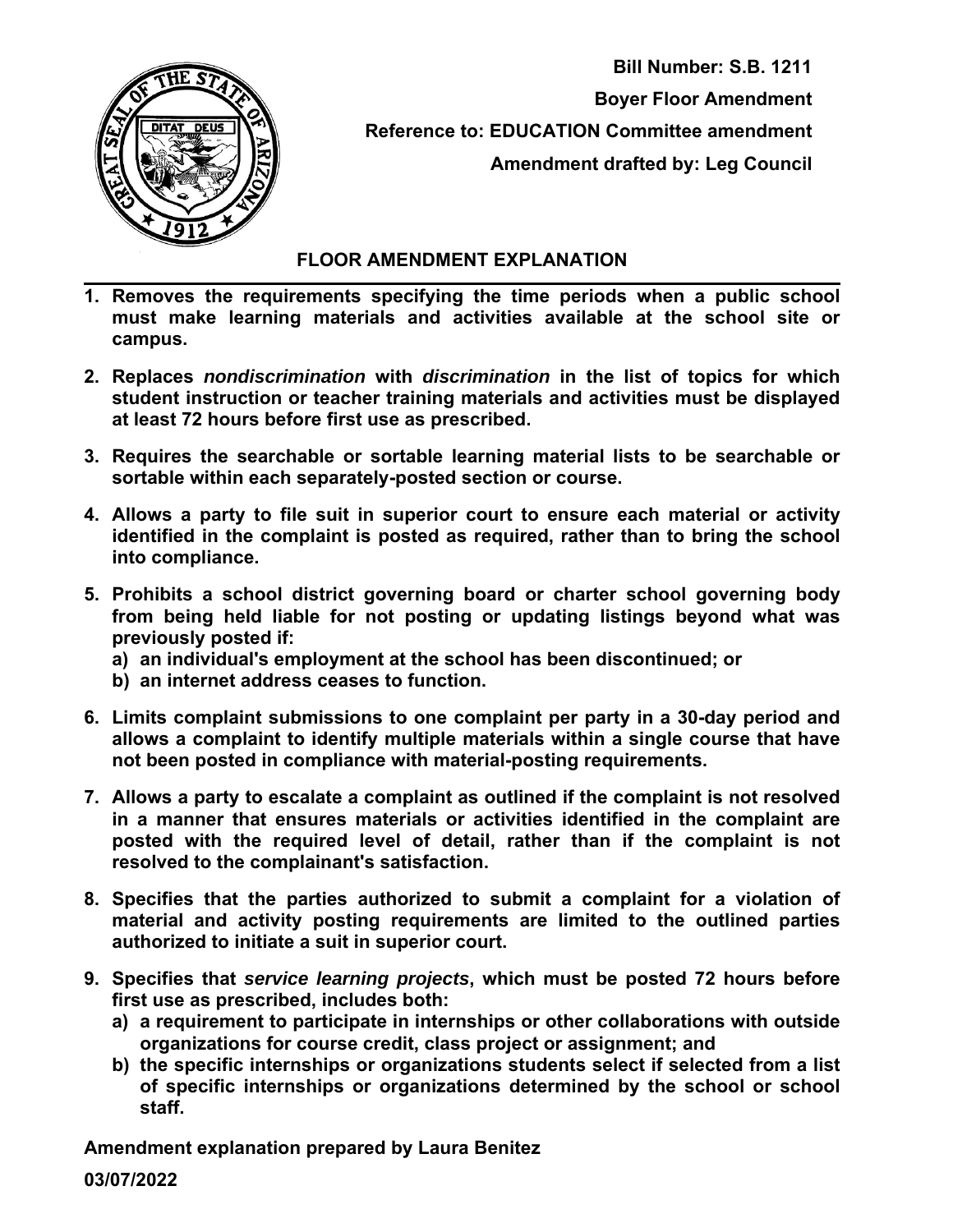## **BOYER FLOOR AMENDMENT SENATE AMENDMENTS TO S.B. 1211 (Reference to EDUCATION Committee amendment)**

**1 Page 2, strike line 3** 

**2 Line 4, strike "AFTER THE END OF EACH SCHOOL DAY"** 

**3 Page 4, line 7, strike "NONDISCRIMINATION" insert "DISCRIMINATION"** 

**4 Page 6, line 7, after "IN" insert "ELECTRONIC FORMATS THAT ARE"; strike 5 "ELECTRONIC"** 

## **6 Strike line 8, insert "AT A MINIMUM WITHIN EACH SEPARATELY POSTED SECTION OR 7 COURSE."**

**8 Line 15, after "PARTY" insert ", WHICH SHALL BE LIMITED TO THE SUPERINTENDENT 9 OF PUBLIC INSTRUCTION, THE AUDITOR GENERAL, THE ATTORNEY GENERAL, THE 10 COUNTY ATTORNEY FOR THE COUNTY IN WHICH AN ALLEGED VIOLATION OF THIS 11 SECTION OCCURS OR A STUDENT OR THE PARENT OF A STUDENT ENROLLED IN THE 12 SCHOOL DISTRICT OR CHARTER SCHOOL IN WHICH AN ALLEGED VIOLATION OF THIS 13 SECTION OCCURS,"** 

**14 Line 16, after the period insert "THE PARTY MAY NOT SUBMIT MORE THAN ONE 15 COMPLAINT OF AN ALLEGED VIOLATION TO THE PRINCIPAL IN ANY THIRTY-DAY 16 PERIOD. THE COMPLAINT MAY IDENTIFY MULTIPLE MATERIALS WITHIN A SINGLE 17 COURSE THAT HAVE NOT BEEN POSTED IN COMPLIANCE WITH THIS SECTION."** 

**18 Line 21, strike "TO THE SATISFACTION OF THE COMPLAINANT" insert "IN A MANNER 19 THAT ENSURES THAT EACH MATERIAL OR ACTIVITY IDENTIFIED IN THE COMPLAINT IS 20 POSTED WITH THE EQUIVALENT LEVEL OF DETAIL AS REQUIRED BY THIS SECTION"** 

**21 Page 7, line 1, strike "TO THE SATISFACTION OF THE COMPLAINANT" insert "IN A 22 MANNER THAT ENSURES THAT EACH MATERIAL OR ACTIVITY IDENTIFIED IN THE 23 COMPLAINT IS POSTED WITH THE EQUIVALENT LEVEL OF DETAIL AS REQUIRED BY THIS 24 SECTION"** 

**- 1 -**